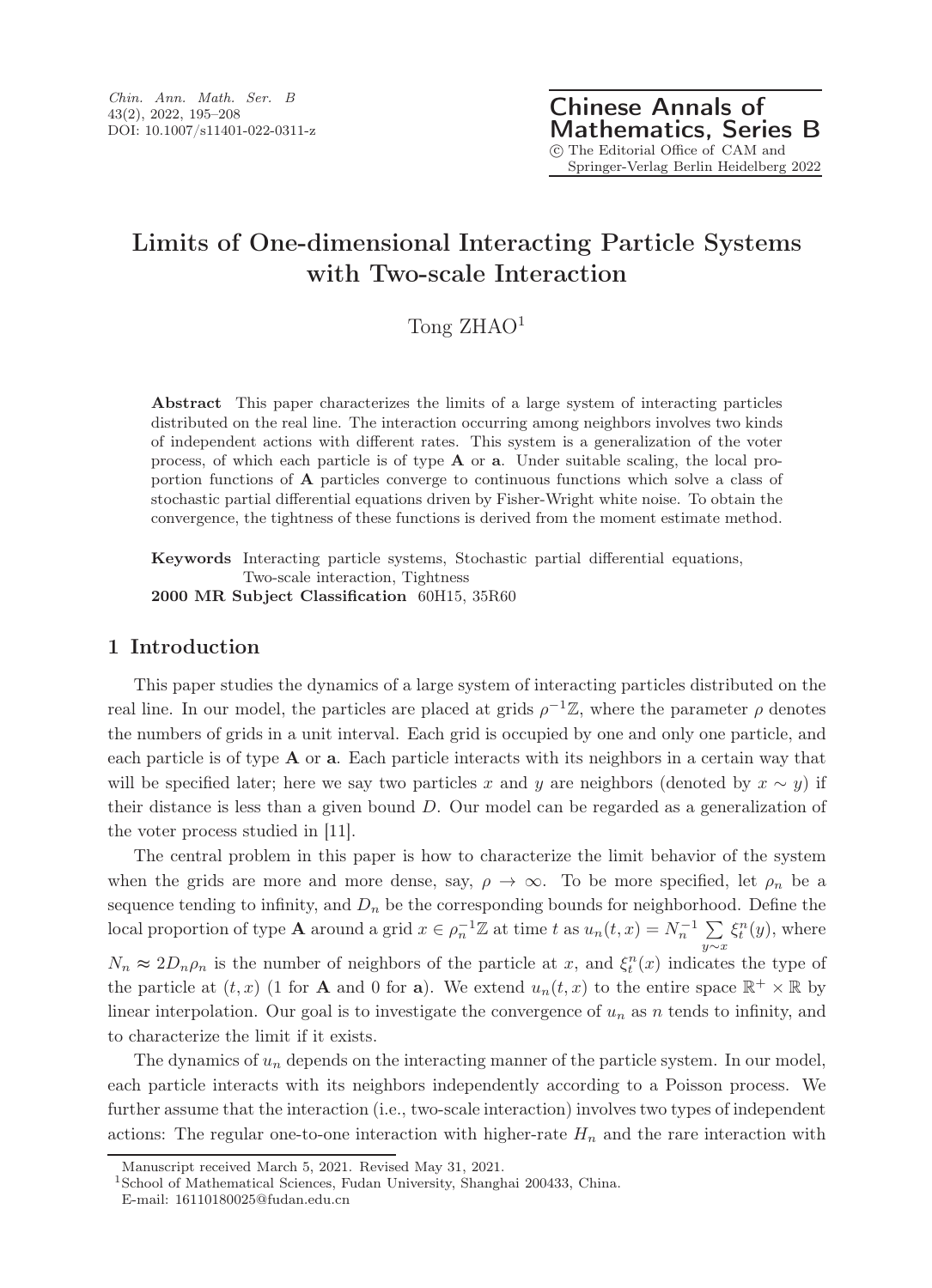lower-rate  $L_n$ . In the first type, the particle chooses one neighbor randomly and duplicates its type. In contrast, the other type of action is much more flexible: We assume that the particle at grid x and time t updates its type to  $i \in {\bf{A}, a}$  with probability  $p_i(u_n(t, x))$  and with rate  $F_i(u_n(t,x))$ , where  $p_i: [0,1] \to [0,1]$  and  $F_i: [0,1] \to [0,+\infty)$  are given bounded and measurable functions; in this case,  $L_n(t, x) = F_{\mathbf{A}}(u_n(t, x)) + F_{\mathbf{a}}(u_n(t, x))$ . In other words, the rare interaction can be state-dependent (see  $[6,$  Theorem I.3.9]), which endows the model with the ability to capture various features in specific applications. For example, the voter process studied in [11] is associated with the setting that  $p_{\mathbf{A}}(u) = u$ ,  $F_{\mathbf{a}} \equiv 0$ , and  $F_{\mathbf{A}}$  is a positive constant. When applying to population genetics, it can model various effects in gene frequency diffusion, such as mutation (e.g.,  $p_i$  and  $F_i$  are all constants), selection (e.g.,  $p_{\mathbf{A}}(u) = u$ ,  $p_{\mathbf{a}}(u) = 1 - u$ , and  $F_{\mathbf{A}} > F_{\mathbf{a}}$  if  $\mathbf{A}$  is advantaged), Allee's effect (e.g.,  $p_{\mathbf{A}}(u) = u$ ,  $p_{\bf a}(u) = (1-u)$ , and  $F_{\bf A}(u) = u, F_{\bf a}(u) = (1-u)$ , and so on (see [4, 14, 17]); all these effects can be overlaid.

The main result of this paper is to obtain the convergence of  $u_n$  in a proper way. Define the  $\lambda$ -norm  $||f||_{\lambda} := \sup |f(x)e^{\lambda|x|}||$  and the following topological vector space of continuous x functions

$$
\mathscr{C} := \left\{ f \in C(\mathbb{R}, [0, \infty)) \mid \lim_{x \to \infty} f(x) e^{\lambda |x|} = 0, \ \forall \lambda < 0 \right\}
$$

with norm  $\|\cdot\|_{\lambda}$ , where  $\lambda < 0$ .

**Theorem 1.1** Let  $\rho_n = n, D_n = n^{-\frac{1}{2}}, H_n = 2n$ , and  $u_n(0, \cdot)$  converges to  $f_0$  in  $\mathscr C$  as  $n \to \infty$ . Then  $u_n$  converges in distribution to a C-valued continuous process u which satisfies the following equation with initial condition  $u(0, x) = f_0$ :

$$
\partial_t u = \frac{1}{3} \partial_x^2 u + (1 - u) p_{\mathbf{A}}(u) F_{\mathbf{A}}(u) - u p_{\mathbf{a}}(u) F_{\mathbf{a}}(u) + 2 \sqrt{u(1 - u)} \dot{W}, \tag{1.1}
$$

where  $\dot{W}$  is a space-time white noise.

**Remark 1.1** The higher-rate interaction contributes to the second-order term (i.e.,  $\frac{1}{3}\partial_x^2 u$ ) by random walk with generator (see [5])

$$
\Delta_n(f)(x) := \frac{H_n}{N_n} \sum_{y \sim x} (f(y) - f(x)),
$$

and the noise term (i.e.,  $2\sqrt{u(1-u)}\dot{W}$ ) by Fisher-Wright model (see [2, 4, 17]), while the lower-rate interaction generates the other terms on the right-hand side of (1.1) (we call them the "reaction terms" in what follows) through the increment on local proportion in unit time and space.

Remark 1.2 This conclusion is able to be carried over to a case on ring if measures, functions and noise are periodic. However, the corresponding result for high-dimension case does not come true. Because super Brownian motion in higher dimensions exists as singular measure-valued process rather than a density value process in one dimension case which can be expressed as in Theorem 1.1 (see [12, Theorem III.4.2]).

Remark 1.3 The coefficients are a little different from those in [11], which results from the choice of parameters.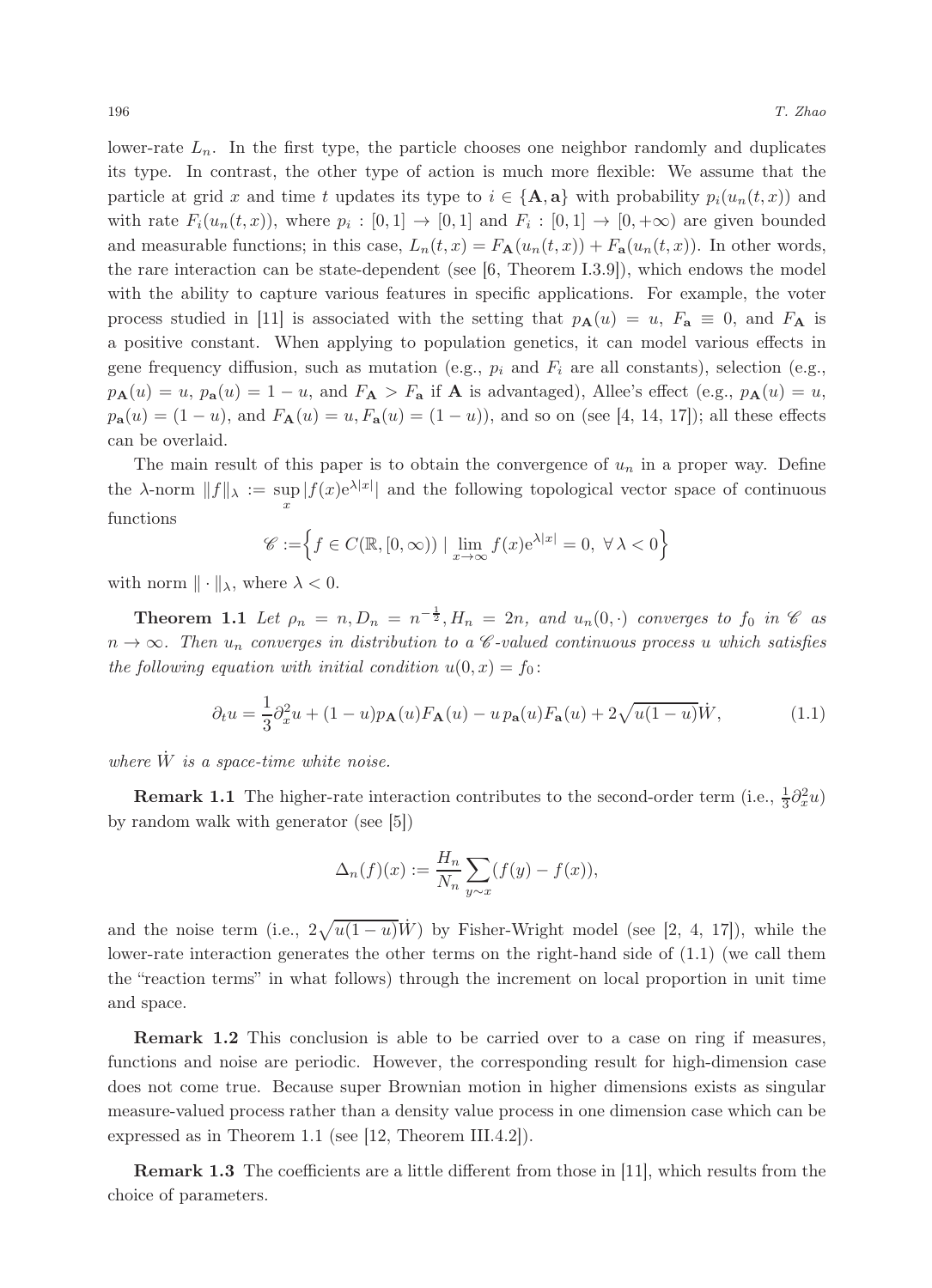(1.1) can be given rigorous meaning in terms of an integral equation as explained in [16, Chapter 3]. Our theorem gives existence of solutions to the associate martingale problem (see [13]), while uniqueness in law also holds in a general condition, due to the following result from  $|13|$ .

**Lemma 1.1** If  $p_i$  and  $F_i$  with  $i \in \{A, a\}$  are Lipschitz continuous, the solution to the martingale problem associated with (1.1) is unique.

The proof strategy of Theorem 1.1 is adopted from [11], and the key idea is to show that the model satisfies a martingale problem that approximates the martingale problem for the limiting processes. Tightness is proved through estimating moments of small increments for the local proportion and arguing as in the Kolmogorov tightness criterion; to this end, we establish an approximate Green's function representation (2.12) for the local proportion  $u_n(t, x)$ , which is analogous to the one for the solution to (1.1) but with certain error terms. The introduction of probabilities  $p_{\bf A}(u)$  and  $p_{\bf a}(u)$  not only generalizes the model, but also helps us simplify the proof of Green's function representation, comparing to that for the voter process in [11].

It is worth noting that various properties of solutions to SPDEs like (1.1) have been studied in the literature; for instance, the compact support property for solutions was discovered by [9]; as a stochastic version of reaction-diffusion equations, random traveling waves were introduced and investigated in [10, 15], and further analysis of the traveling speed was carried out in [7–8], etc.

The rest of the paper is all devoted to the proof of Theorem 1.1. After figuring out the dynamics of  $\xi_t^n(x)$ , we decompose each term in the expansion of a functional of  $\xi_t^n(x)$  into the sum of a fluctuation term and an average term in Subsection 2.1. Green's function representation is derived in Subsection 2.2, and tightness of  $u_n$  is proved in Subsection 2.3. The limit is characterized in Subsection 2.4, which concludes the proof.

#### 2 Proof of Theorem 1.1

Let us introduce three independent Poisson processes associated with  $x, y \in \rho_n^{-1}\mathbb{Z}$ , i.e.,  $P_t(x,y)$  with rate  $H_n/N_n$ ,  $P_t^{\mathbf{A}}(x)$  with rate  $F_{\mathbf{A}}(u_{t-}(x))$ , and  $P_t^{\mathbf{a}}(x)$  with rate  $F_{\mathbf{a}}(u_{t-}(x))$ , characterizing the events of x interviewing y, x updating its type to  $A$ , and x updating its type to a, respectively.

In what follows, we simply write

$$
\sum_x := \sum_{x\in\rho_n^{-1}\mathbb{Z}} \quad \text{and} \quad \sum_{y\sim x} := \sum_{y\in\{y|y\sim x\}}.
$$

For  $f, g: \rho_n^{-1} \mathbb{Z} \to \mathbb{R}$  and v a measure on  $\rho_n^{-1} \mathbb{Z}$ , we denote

$$
\langle\!\langle f, g \rangle\!\rangle := \rho_n^{-1} \sum_x f(x) g(x) \quad \text{and} \quad \langle\!\langle v, f \rangle\!\rangle := \int f \, \mathrm{d} v.
$$

Moreover, we denote  $e_{\lambda}(x) := e^{\lambda |x|}$ .

According to the setting of our model, the process  $\xi_t^n(x)$  satisfies

$$
\xi_t^n(x) = \xi_0^n(x) + \sum_{y \sim x} \int_0^t (\xi_{s-}^n(y) - \xi_{s-}^n(x)) \mathrm{d}P_s(x, y)
$$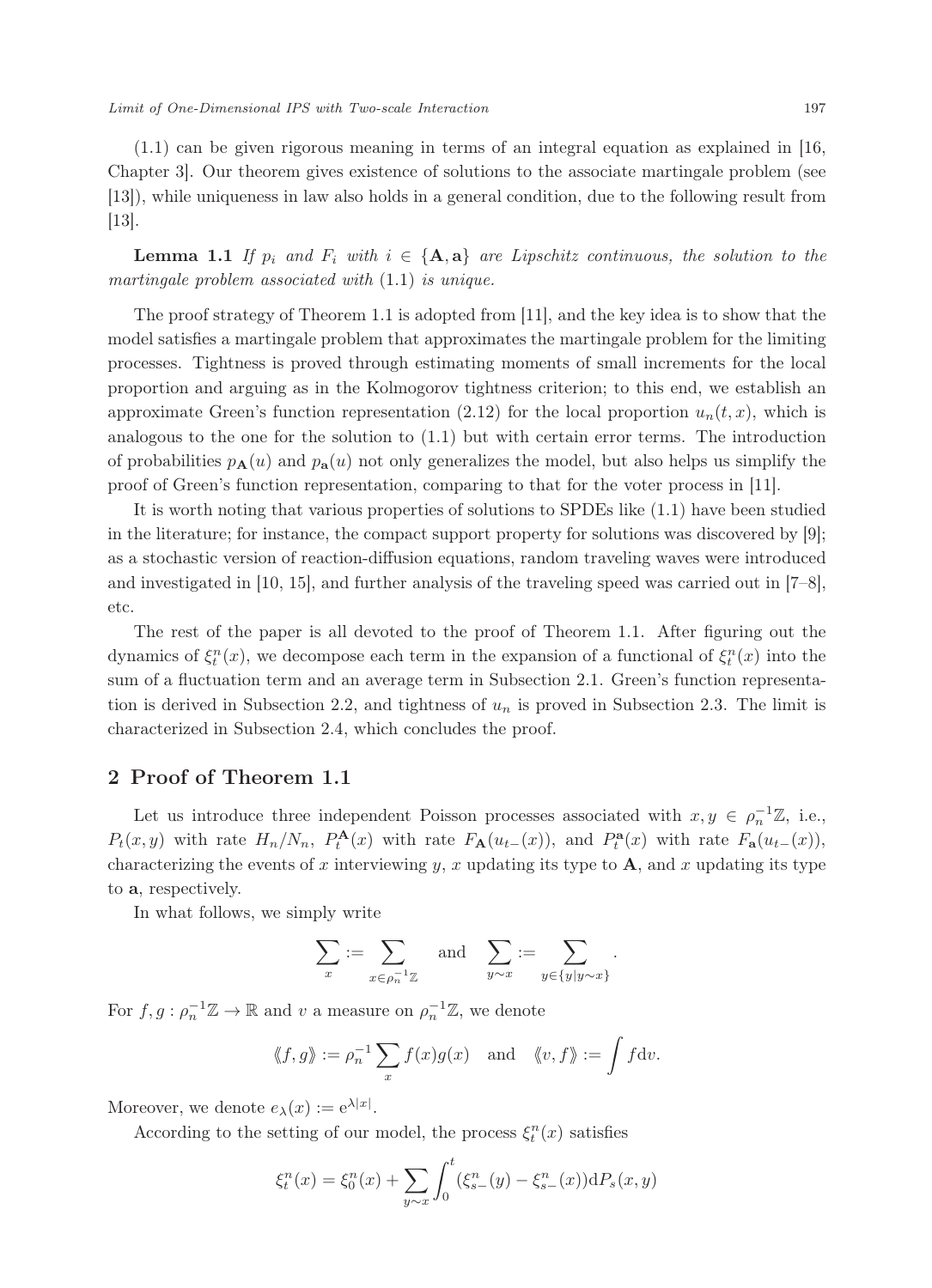198 T. Zhao

$$
+ \int_0^t (1 - \xi_{s-}^n(x)) p_{\mathbf{A}} \left( \frac{\sum\limits_{y \sim x} \xi_{s-}^n(y)}{N_n} \right) dP_s^{\mathbf{A}}(x) - \int_0^t \xi_{s-}^n(x) p_{\mathbf{a}} \left( \frac{\sum\limits_{y \sim x} \xi_{s-}^n(y)}{N_n} \right) dP_s^{\mathbf{a}}(x).
$$

Take a test function  $\phi : [0, \infty) \times \rho_n^{-1} \mathbb{Z} \to \mathbb{R}$  with  $t \to \phi_t(x)$  being continuously differentiable and satisfying

$$
\int_0^T \langle \|\phi_s| + \phi_s^2 + |\partial_s \phi_s|, 1 \rangle \mathrm{d}s < \infty.
$$

Define the measure valued process

$$
v_t^n := \rho_n^{-1} \sum_x \delta(\cdot - \xi_t^n(x)),
$$

and then using the integration by parts, for  $t \leq T$ , we have

$$
\langle v_t, \phi_t \rangle - \langle v_0, \phi_0 \rangle - \int_0^t \langle v_s, \partial_s \phi_s \rangle ds
$$
  
=  $\rho_n^{-1} \sum_x \sum_{y \sim x} \int_0^t (\xi_{s-}^n(y) - \xi_{s-}^n(x)) \phi_s(x) dP_s(x, y)$   
+  $\rho_n^{-1} \sum_x \int_0^t (1 - \xi_{s-}^n(x)) p_A \left( \frac{y \sim x}{N_n} \right) \phi_s(x) dP_s^A(x)$   
-  $\rho_n^{-1} \sum_x \int_0^t \xi_{s-}^n(x) p_A \left( \frac{y \sim x}{N_n} \right) \phi_s(x) dP_s^A(x).$ 

By symmetry, one can see that

$$
\rho_n^{-1} \sum_x \sum_{y \sim x} \int_0^t \xi_{s-}^n(y) \phi_s(y) dP_s(x, y) = \rho_n^{-1} \sum_x \sum_{y \sim x} \int_0^t \xi_{s-}^n(x) \phi_s(x) dP_s(y, x),
$$

so the previous formula can be written as

$$
\langle v_t, \phi_t \rangle - \langle v_0, \phi_0 \rangle - \int_0^t \langle v_s, \partial_s \phi_s \rangle ds
$$
  
\n
$$
= \rho_n^{-1} \sum_x \sum_{y \sim x} \int_0^t \xi_{s-}^n(y) (\phi_s(x) - \phi_s(y)) dP_s(x, y)
$$
  
\n
$$
+ \rho_n^{-1} \sum_x \int_0^t (1 - \xi_{s-}^n(x)) p_{\mathbf{A}} \left( \frac{\sum_{y \sim x} \xi_{s-}^n(y)}{N_n} \right) \phi_s(x) dP_s^{\mathbf{A}}(x)
$$
  
\n
$$
- \rho_n^{-1} \sum_x \int_0^t \xi_{s-}^n(x) p_{\mathbf{a}} \left( \frac{\sum_{y \sim x} \xi_{s-}^n(y)}{N_n} \right) \phi_s(x) dP_s^{\mathbf{a}}(x)
$$
  
\n
$$
+ \rho_n^{-1} \sum_x \sum_{y \sim x} \int_0^t \xi_{s-}^n(x) \phi_s(x) (dP_s(y, x) - dP_s(x, y))
$$
  
\n
$$
=: J_1 + J_2 + J_3 + J_4. \tag{2.1}
$$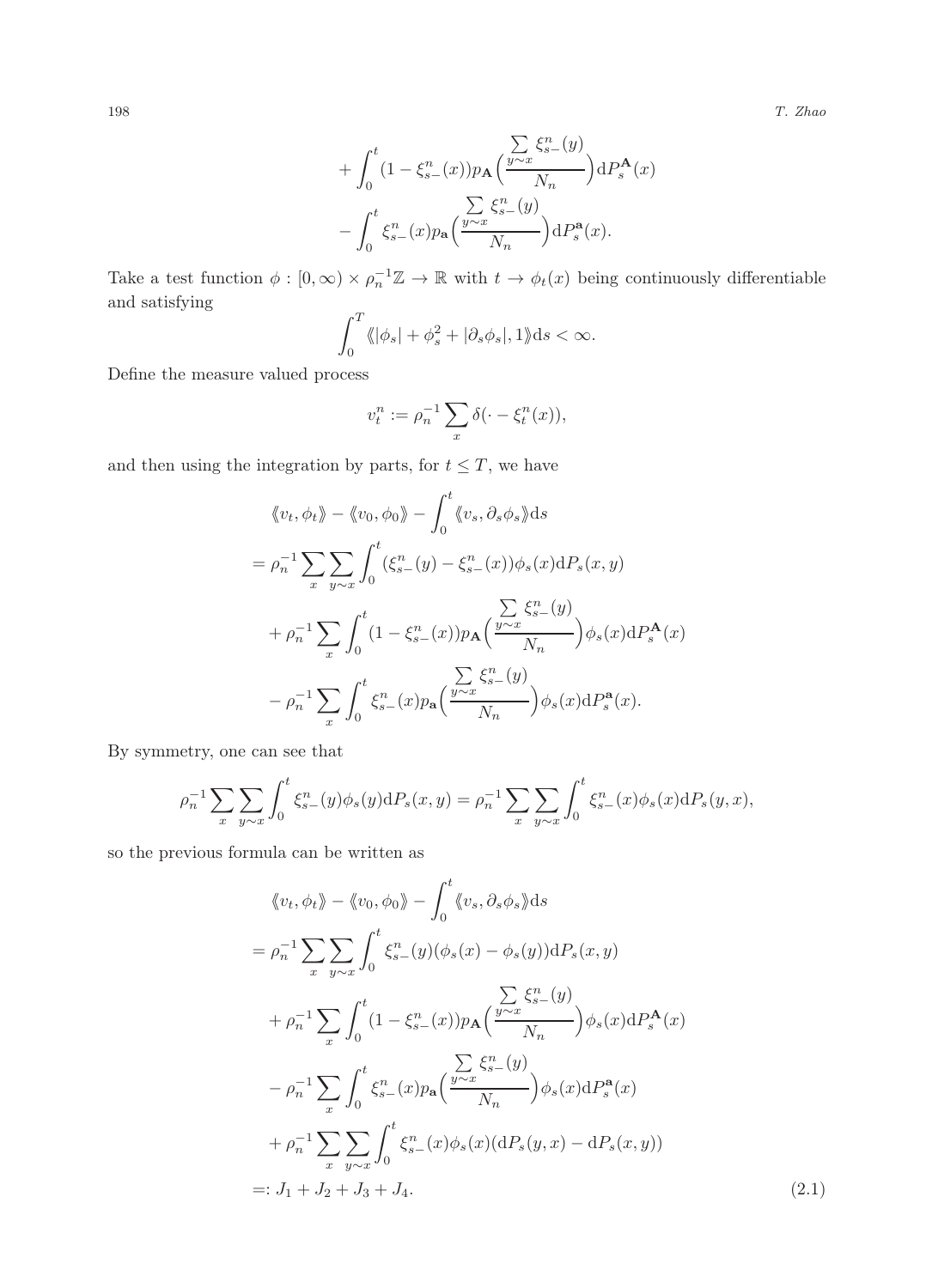### 2.1 The Doob-Meyer decomposition

We need to decompose each of the four terms  $(2.1)$ , denoted by  $J_1$ ,  $J_2$ ,  $J_3$  and  $J_4$ , respectively, into the sum of a fluctuation term and an average term. In the following argument, we will omit superscript *n* without ambiguity and denote  $u_n(t, x)$  as  $u_t(x)$ . Define

$$
\mathcal{D}(f,\delta)(x) := \sup\{|f(y) - f(x)| : |y - x| \le \delta, y \in \rho_n^{-1}\mathbb{Z}\}\
$$

for  $f: \rho_n^{-1} \mathbb{Z} \to \mathbb{R}, x \in \rho_n^{-1} \mathbb{Z}$  and  $\delta > 0$ .

For  $J_1$ , one computes that

$$
J_1 = \rho_n^{-1} \sum_x \sum_{y \sim x} \int_0^t \xi_{s-}^n(y) (\phi_s(x) - \phi_s(y)) \Big( dP_s(x, y) - \frac{H_n}{N_n} ds \Big) + \rho_n^{-1} \sum_x \sum_{y \sim x} \int_0^t \xi_s^n(y) (\phi_s(x) - \phi_s(y)) \frac{H_n}{N_n} ds =: E_t^{(1)}(\phi) + \int_0^t \langle v_s, \Delta_n(\phi_s) \rangle ds,
$$
 (2.2)

where  $E_t^{(1)}(\phi)$  is a martingale with brackets process given by

$$
d\langle E_n^{(1)}(\phi)\rangle_t = \rho_n^{-2} \sum_x \sum_{y \sim x} \xi_t^n(y) (\phi_t(x) - \phi_t(y))^2 \frac{H_n}{N_n} dt
$$
  
\n
$$
\leq \rho_n^{-2} \sum_y \xi_t^n(y) [\mathcal{D}(\phi_t, D_n)(y)]^2 H_n dt
$$
  
\n
$$
= \rho_n^{-1} H_n \langle v_t, [\mathcal{D}(\phi_t, D_n)]^2 \rangle dt
$$
  
\n
$$
\leq \rho_n^{-1} H_n ||\mathcal{D}(\phi_t, D_n)||_\lambda^2 \langle e_{-2\lambda}, v_t \rangle dt
$$
  
\n
$$
\leq \rho_n^{-1} H_n ||\mathcal{D}(\phi_t, D_n)||_\lambda^2 \langle e_{-2\lambda}, 1 \rangle dt.
$$
 (2.3)

Alternatively, we bound it by

$$
d\langle E_n^{(1)}(\phi)\rangle_t \le \rho_n^{-2} \sum_x \sum_{y \sim x} 2\xi_t^n(y) \|\phi_t\|_0 [\|\phi_t(x)\| + \|\phi_t(y)\|] \frac{H_n}{N_n} dt
$$
  
=  $2 \|\phi_t\|_0 \rho_n^{-1} H_n[\langle \|\phi_t\|, u_t \rangle + \langle \psi_t, |\phi_t| \rangle] dt$   
 $\le 4 \|\phi_t\|_0 \rho_n^{-1} H_n \langle \|\phi_t(x)\|, 1 \rangle dt.$  (2.4)

Hereafter, C denotes a generic positive constant that may change from line to line.

For  $J_2$ , one has that

$$
J_2 = \rho_n^{-1} \sum_x \int_0^t (1 - \xi_{s-}^n(x)) p_{\mathbf{A}} \left( \frac{\sum_{y \sim x} \xi_{s-}^n(y)}{N_n} \right) \phi_s(x) (\mathrm{d}P_s^{\mathbf{A}}(x) - F_{\mathbf{A}}(u_s) \mathrm{d}s)
$$
  
+ 
$$
\rho_n^{-1} \sum_x \int_0^t (1 - \xi_s^n(x)) p_{\mathbf{A}} \left( \frac{\sum_{y \sim x} \xi_s^n(y)}{N_n} \right) \phi_s(x) F_{\mathbf{A}}(u_s) \mathrm{d}s
$$
  
=: 
$$
E_t^{(2)}(\phi) + \int_0^t [\langle 1, F_{\mathbf{A}}(u_s) p_{\mathbf{A}}(u_s) \phi_s \rangle - \langle v_s, F_{\mathbf{A}}(u_s) p_{\mathbf{A}}(u_s) \phi_s \rangle] \mathrm{d}s,
$$
(2.5)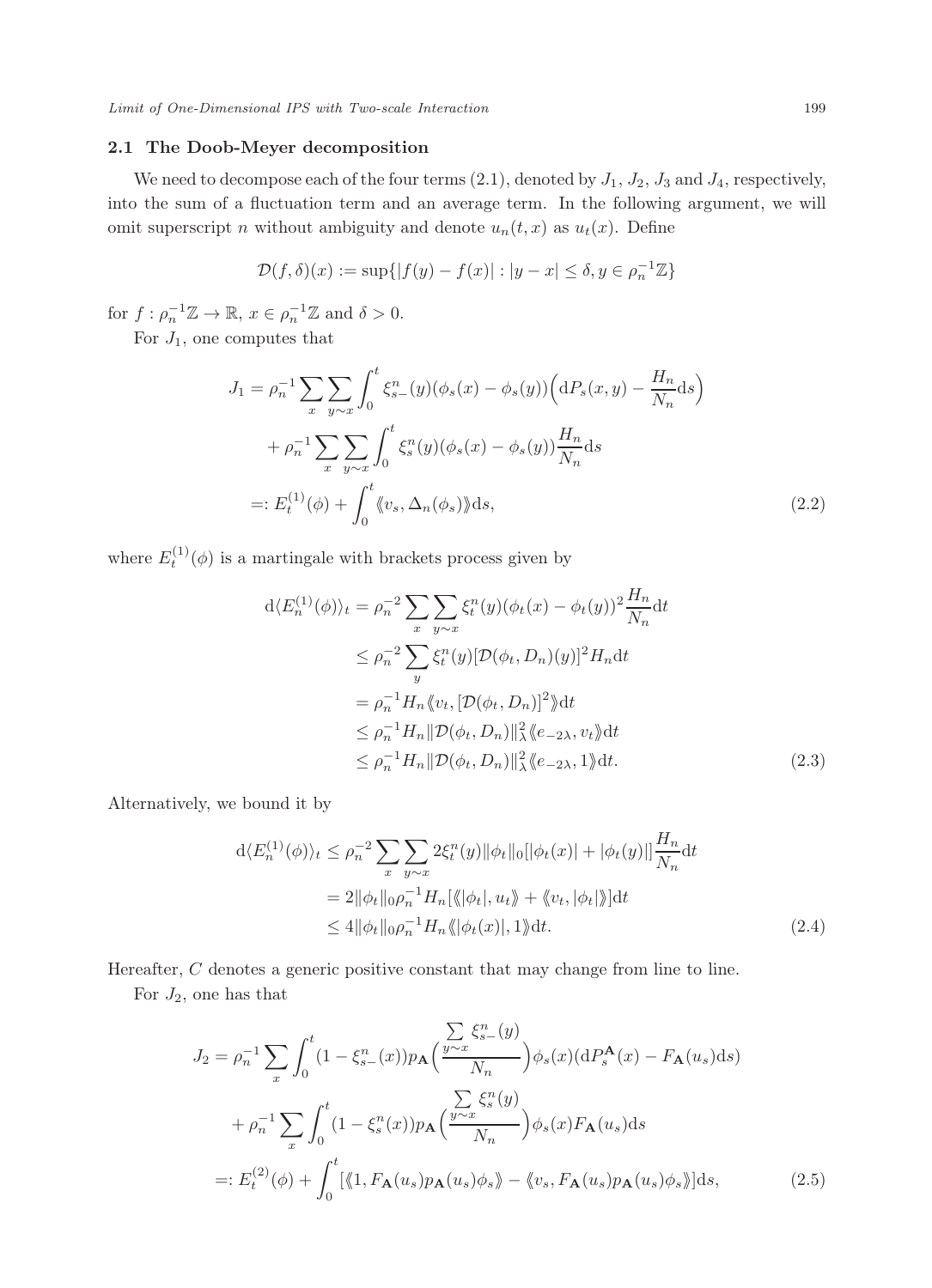where  $E_t^{(2)}(\phi)$  is a martingale with brackets process given by

$$
d\langle E_n^{(2)}(\phi)\rangle_t = \rho_n^{-2} \sum_x (1 - \xi_t^n(x))p_{\mathbf{A}}^2(u_t)\phi_t^2(x)F_{\mathbf{A}}(u_t)dt
$$
  
\n
$$
= \rho_n^{-1} [\langle 1, p_{\mathbf{A}}^2(u_t)F_{\mathbf{A}}(u_t)\phi_t^2 \rangle - \langle v_t, p_{\mathbf{A}}^2(u_t)F_{\mathbf{A}}(u_t)\phi_t^2 \rangle]dt
$$
  
\n
$$
\leq C(p_{\mathbf{A}}, F_{\mathbf{A}})\rho_n^{-1} \langle 1, \phi_t^2 \rangle dt
$$
  
\n
$$
\leq C(p_{\mathbf{A}}, F_{\mathbf{A}})\rho_n^{-1} ||\phi_t||_{\lambda}^2 \langle e_{-2\lambda}, 1 \rangle dt.
$$
 (2.6)

For  $J_3$ , one obtains that

$$
J_3 = -\rho_n^{-1} \sum_x \int_0^t \xi_{s-}^n(x) p_{\mathbf{a}} \left( \frac{\sum\limits_{y \sim x} \xi_{s-}^n(y)}{N_n} \right) \phi_s(x) (\mathrm{d}P_s^{\mathbf{a}}(x) - F_{\mathbf{a}}(u_{s-}) \mathrm{d}s)
$$

$$
- \rho_n^{-1} \sum_x \int_0^t \xi_s^n(x) p_{\mathbf{a}} \left( \frac{\sum\limits_{y \sim x} \xi_s^n(y)}{N_n} \right) \phi_s(x) F_{\mathbf{a}}(u_s) \mathrm{d}s
$$

$$
=: E_t^{(3)}(\phi) - \int_0^t \langle\!\langle v_s, p_{\mathbf{a}}(u_s) F_{\mathbf{a}}(u_s) \phi_s \rangle\!\langle \mathrm{d}s, \tag{2.7}
$$

where  $E_t^{(3)}(\phi)$  is a martingale with brackets process given by

$$
d\langle E_n^{(3)}(\phi)\rangle_t = \rho_n^{-2} \sum_x \xi_t^n(x) p_\mathbf{a}^2(u_t) \phi_t^2(x) F_\mathbf{a}(u_t) dt = \rho_n^{-1} \langle\!\langle v_t, \phi_t^2 p_\mathbf{a}^2(u_t) F_\mathbf{a}(u_t) \rangle\!\rangle dt
$$
  

$$
\leq \rho_n^{-1} C(p_\mathbf{a}, F_\mathbf{a}) \langle\!\langle 1, \phi_t^2 \rangle\!\rangle dt \leq \rho_n^{-1} C(p_\mathbf{a}, F_\mathbf{a}) ||\phi_t||_\lambda^2 \langle\!\langle e_{-2\lambda}, 1 \rangle\!\rangle dt.
$$
 (2.8)

For  $J_4$ , one obtains that

$$
J_4 = \rho_n^{-1} \sum_x \sum_{y \sim x} \int_0^t \xi_{s-}^n(x) \phi_s(x) (\mathrm{d}P_s(y, x) - \mathrm{d}P_s(x, y))
$$
  
=  $\rho_n^{-1} \sum_x \sum_{y \sim x} \int_0^t \xi_{s-}^n(x) \phi_s(x) \Big[ \Big( \mathrm{d}P_s(y, x) - \frac{H_n}{N_n} \mathrm{d}s \Big) - \Big( \mathrm{d}P_s(x, y) - \frac{H_n}{N_n} \mathrm{d}s \Big) \Big]$   
=:  $Z_t(\phi)$ , (2.9)

where  $Z_t(\phi)$  is a martingale with brackets process given by

$$
d\langle Z(\phi)\rangle_t = \rho_n^{-2} \sum_{x} \sum_{y\sim x} \sum_{x'} \sum_{y'\sim x'} \xi_t^n(x) \phi_t(x) \xi_t^n(x') \phi_t(x') 2I(x = x', y = y') \frac{H_n}{N_n} dt
$$
  

$$
- \rho_n^{-2} \sum_{x} \sum_{y\sim x} \sum_{x'} \sum_{y'\sim x'} \xi_t^n(x) \phi_t(x) \xi_t^n(x') \phi_t(x') 2I(x = y', y = x') \frac{H_n}{N_n} dt
$$
  

$$
= 2\rho_n^{-2} \sum_{x} \sum_{y\sim x} (\xi_t^n(x) \phi_t(x)^2 - \xi_t^n(x) \phi_t(x) \xi_t^n(y) \phi_t(y)) \frac{H_n}{N_n} dt
$$
  

$$
= 2\rho_n^{-1} H_n \left[ \langle v_t, \phi_t^2 \rangle - \langle v_t, \phi_t \frac{y\sim}{N_n} \rangle \right] dt
$$
  

$$
\leq 4\rho_n^{-1} H_n \langle v_t, \phi_t^2 \rangle dt \leq 4\rho_n^{-1} H_n \|\phi_t\|_{\lambda}^2 \langle e_{-2\lambda}, 1 \rangle dt.
$$
 (2.10)

Combining  $(2.2)$ ,  $(2.5)$ ,  $(2.7)$  and  $(2.9)$ , one gains that

$$
\langle v_t, \phi_t \rangle = \langle v_0, \phi_0 \rangle + \int_0^t \langle v_s, \partial_s \phi_s + \Delta_n(\phi_s) \rangle ds
$$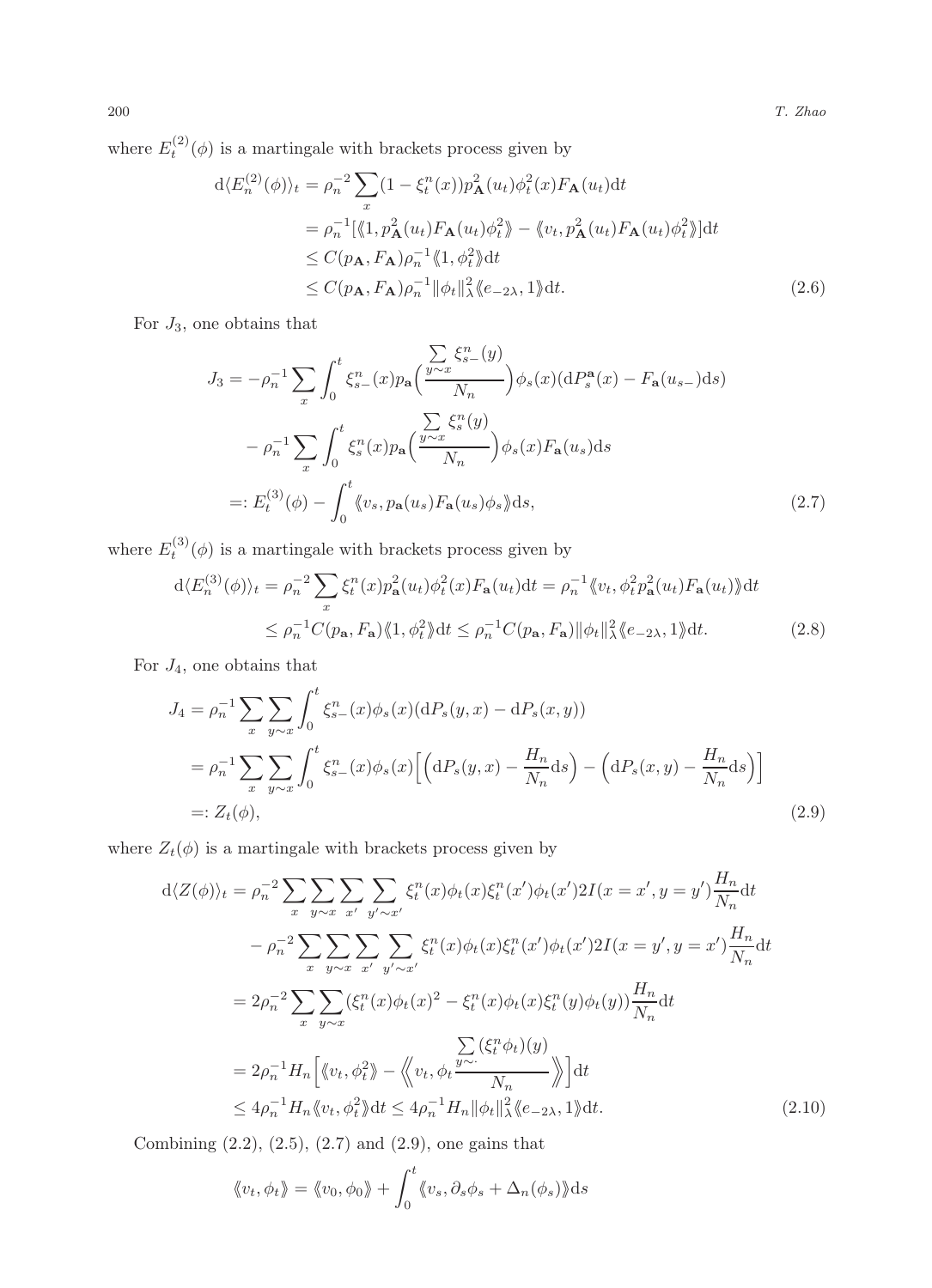Limit of One-Dimensional IPS with Two-scale Interaction 201

$$
-\int_0^t \langle v_s, [p_\mathbf{a}(u_s) F_\mathbf{a}(u_s) + F_\mathbf{A}(u_s) p_\mathbf{A}(u_s)] \phi_s \rangle ds
$$
  
+ 
$$
\int_0^t \langle 1, F_\mathbf{A}(u_s) p_\mathbf{A}(u_s) \phi_s \rangle ds + \sum_{i=1}^3 E_t^{(i)}(\phi) + Z_t(\phi).
$$
 (2.11)

#### 2.2 Green's function representation

For each  $z \in \rho_n^{-1} \mathbb{Z}$ , let  $\psi_i^z$  be the unique solution of

$$
\partial_t \psi_t^z = \Delta_n(\psi_t^z), \quad \psi_0^z(x) = \rho_n N_n^{-1} I(x \sim z).
$$

Linearly interpolating  $\psi_t^z$  and letting  $n \to \infty$ , one obtains that  $\psi_t^z(x)$  converges to  $p\left(\frac{D_n^2 H_n t}{3}, x-\right)$ z), where  $p(\sigma^2, \cdot)$  is the density function of centered normal distribution with variance  $\sigma^2$ .

**Remark 2.1** A continuous-time random walk with generator  $\Delta_n$  is of variance  $\frac{D_n^2}{3}$ .

# 2.2.1 Property of  $\psi_t^z$

Set  $\phi_s = \psi_{t-s}^x$  for  $s \le t$  and substitute it into (2.11), then the second term on the right-hand side vanishes, and  $\langle v_t, \psi_0^x \rangle = u_t(x)$ . So

$$
u_t(x) = \langle\!\langle v_0, \psi_t^x \rangle\!\rangle - \int_0^t \langle\!\langle v_s, [p_\mathbf{a}(u_s) F_\mathbf{a}(u_s) + F_\mathbf{A}(u_s) p_\mathbf{A}(u_s)] \psi_{t-s}^x \rangle\!\rangle ds + \int_0^t \langle\!\langle 1, F_\mathbf{A}(u_s) p_\mathbf{A}(u_s) \psi_{t-s}^x \rangle\!\rangle ds + \sum_{i=1}^3 E_t^{(i)}(\psi_{t-}^x) + Z_t(\psi_{t-}^x).
$$
 (2.12)

**Lemma 2.1** For  $T \geq 0$ ,  $p \geq 2, \lambda > 0$ , we have

$$
\mathbb{E}(|E_t^{(i)}(\psi_{t-}^z)|^p) \leq \widehat{C}n^{-\frac{p}{16}}e_{\lambda p}(z) \quad \text{for all } t \leq T,
$$

where  $\hat{C} = C(\lambda, p, T, p_{\mathbf{A}}, F_{\mathbf{A}}, p_{\mathbf{a}}, F_{\mathbf{a}}), 1 \leq i \leq 3.$ 

**Proof** From [11, Lemma 3(a)], the greatest jumps of the martingales  $E_t^{(i)}(\phi)$  are bounded by  $\rho_n^{-1} \sup_{s \ge 0} ||\psi_s^z||_0 \le C\rho_n^{-1} n^{\frac{1}{2}}$  a.s., where C is a constant.

For  $i = 1$ , using Burkholder's inequality,  $(2.3)$  and  $(2.4)$ , we have

$$
\mathbb{E}(|E_t^{(1)}(\psi_{t-}^z)|^p)
$$
\n
$$
\leq C(p)(\rho_n^{-1}H_n)^{\frac{p}{2}} \Big(\int_{(t-n^{-\frac{3}{8}})_+}^t ||\psi_{t-s}^z||_0 \langle \psi_{t-s}^z, 1 \rangle ds \Big)^{\frac{p}{2}}
$$
\n
$$
+ C(p)(\rho_n^{-1}H_n)^{\frac{p}{2}} \mathbb{E}\Big[\Big(\int_0^{(t-n^{-\frac{3}{8}})_+} ||\mathcal{D}(\psi_{t-s}^z, D_n)||_\lambda^2 \langle \langle e_{-2\lambda}, v_s \rangle ds \big)^{\frac{p}{2}}\Big]
$$
\n
$$
+ C(p)\rho_n^{-p}n^{\frac{p}{2}}.
$$

By [11, Lemma  $3(a,c)$ ], one has

$$
\left(\int_{(t-n^{-\frac{3}{8}})^{+}}^{t} \|\psi_{t-s}^{z}\|_{0} \langle \psi_{t-s}^{z}, 1 \rangle \mathrm{d}s\right)^{\frac{p}{2}} \leq C(T) \left(\int_{(t-n^{-\frac{3}{8}})^{+}}^{t} (t-s)^{-\frac{2}{3}} \langle 1, \psi_{t-s}^{z} \rangle \mathrm{d}s\right)^{\frac{p}{2}} \leq C(p, T)n^{-\frac{p}{16}}
$$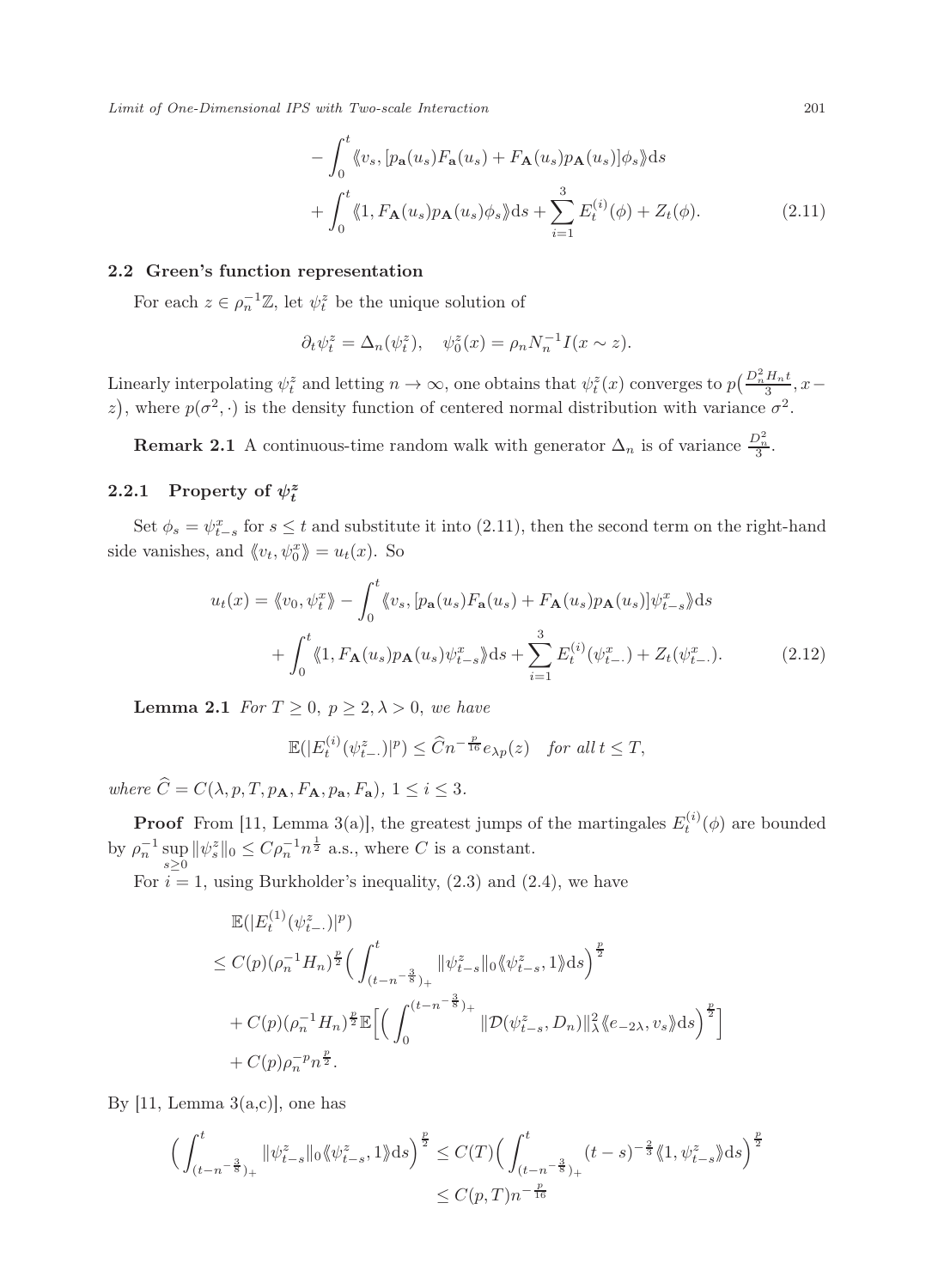and

$$
\mathbb{E}\Big[\Big(\int_0^{(t-n^{-\frac{3}{8}})_+}\|\mathcal{D}(\psi_{t-s}^z,D_n)\|_{\lambda}^2\langle e_{-2\lambda},v_s\rangle ds\Big)^{\frac{p}{2}}\Big]
$$
  
\n
$$
\leq C(\lambda,p,T)\Big(\int_0^{(t-n^{-\frac{3}{8}})_+}\|\mathcal{D}(\psi_{t-s}^z,D_n)\|_{\lambda}^2ds\Big)^{\frac{p}{2}}
$$
  
\n
$$
\leq C(\lambda,p,T)e_{\lambda p}(z)n^{-\frac{p}{4}}\Big(\int_0^{(t-n^{-\frac{3}{8}})_+}(t-s)^{-2}ds\Big)^{\frac{p}{2}}
$$
  
\n
$$
\leq C(\lambda,p,T)n^{-\frac{p}{16}}e_{\lambda p}(z).
$$

Finally,

$$
\mathbb{E}(|E_t^{(1)}(\psi_{t-}^z)|^p) \le C(\lambda, p, T)e_{\lambda p}(z)\rho_n^{-\frac{p}{2}}((H_n n^{-\frac{1}{8}})^{\frac{p}{2}} + (\rho_n^{-1}n)^{\frac{p}{2}}). \tag{2.13}
$$

Similarly, for  $i = 2, 3$ , by  $(2.6)$ ,  $(2.8)$  and [11, Lemma 3(c)], we get

$$
\mathbb{E}(|E_t^{(i)}(\psi_{t-}^z)|^p) \leq \widehat{C}\rho_n^{-\frac{p}{2}} \left[ \left( \int_0^t \|\psi_{t-s}^z\|_{\lambda}^2 ds \right)^{\frac{p}{2}} + (\rho_n^{-1}n)^{\frac{p}{2}} \right] \leq \widehat{C}\rho_n^{-\frac{p}{2}}[(n^{\frac{1}{4}})^{\frac{p}{2}} + (\rho_n^{-1}n)^{\frac{p}{2}}]e_{\lambda p}(z).
$$
\n(2.14)

According to  $(2.13)$  and  $(2.14)$ , one has

$$
\mathbb{E}(|E_t^{(i)}(\psi_{t-}^z)|^p) \leq \widehat{C} n^{-\frac{p}{16}} e_{\lambda p}(z),
$$

where  $1 \leq i \leq 3$ . The proof is complete.

## 2.3 Tightness

Our objective is to prove the tightness of  $u_n$ . Define

$$
\widehat{u}_n(t,x) := u_t(x) - \langle\!\langle v_0, \psi_t^x \rangle\!\rangle.
$$

**Lemma 2.2** For  $0 \le s \le t \le T$ ,  $y, z \in \rho_n^{-1} \mathbb{Z}$ ,  $|t - s|, |y - z| \le 1$ ,  $\lambda > 0$ ,  $p \ge 2$ , we have

$$
\mathbb{E}(|\widehat{u}_t(z) - \widehat{u}_s(y)|^p) \leq \widehat{C}e_{\lambda p}(z)(|t-s|^{\frac{p}{24}} + |z-y|^{\frac{p}{24}} + n^{-\frac{p}{12}}),
$$

where  $\widehat{C} = C(\lambda, p, T, p_{\mathbf{A}}, F_{\mathbf{A}}, p_{\mathbf{a}}, F_{\mathbf{a}}).$ 

Proof Set

$$
\delta := (|z - y|^{\frac{1}{4}} \vee n^{-\frac{1}{2}}) \wedge t, \quad \overline{\delta} := (|t - s|^{\frac{1}{4}} \vee n^{-\frac{1}{2}}) \wedge s.
$$

From (2.12), we have

$$
\widehat{u}_t(x) = -\int_0^t \langle v_s, (p_\mathbf{a}(u_s) F_\mathbf{a}(u_s) + F_\mathbf{A}(u_s) p_\mathbf{A}(u_s)) \psi_{t-s}^x \rangle ds
$$

$$
+ \int_0^t \langle 1, F_\mathbf{A}(u_s) p_\mathbf{A}(u_s) \psi_{t-s}^x \rangle ds + \sum_{i=1}^3 E_t^{(i)}(\psi_{t-}^x) + Z_t(\psi_{t-}^x).
$$

$$
^{202}
$$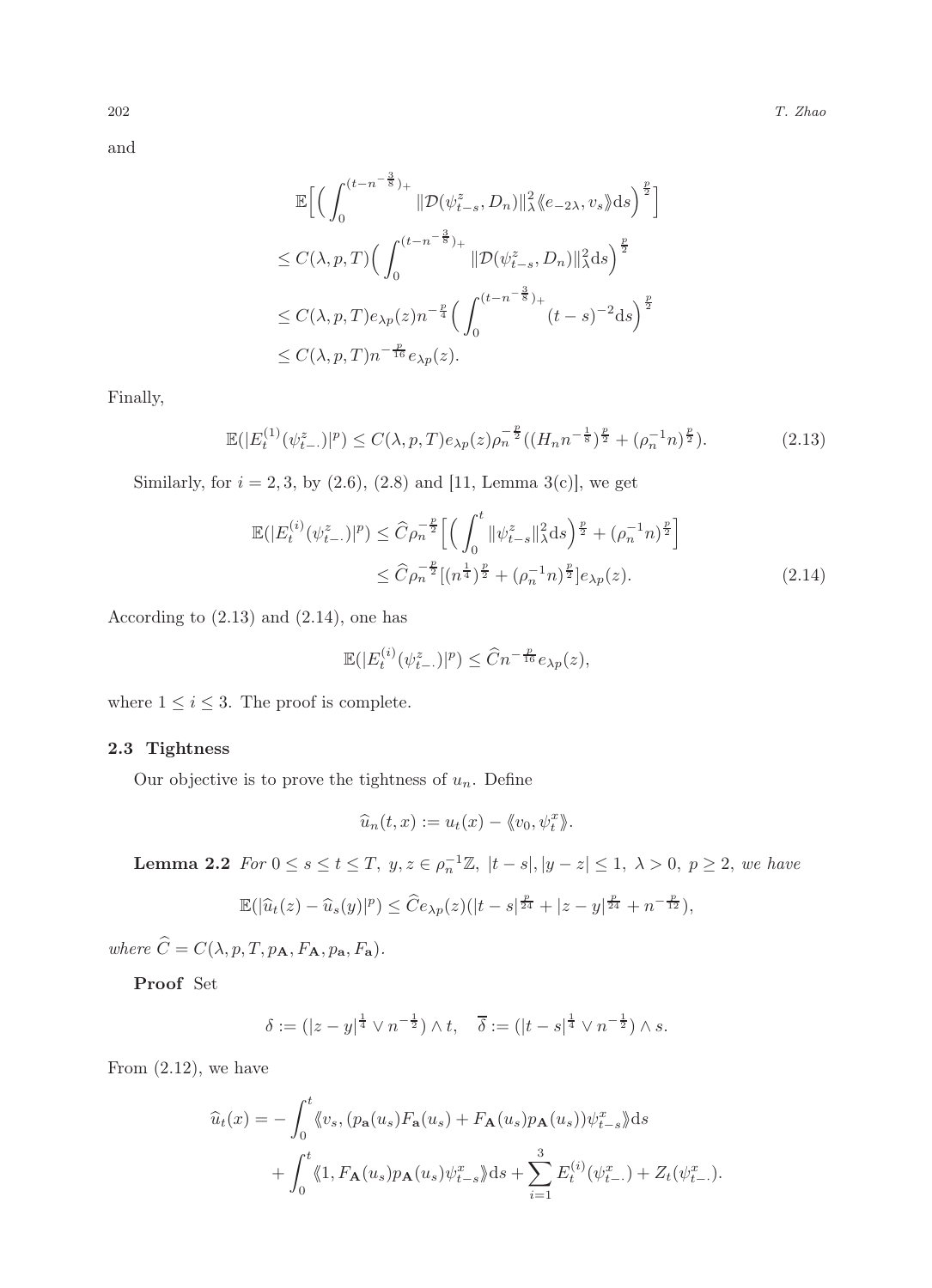By Lemma 2.1 and using Hölder's inequality, we estimate that

$$
\mathbb{E}(|\widehat{u}_t(z) - \widehat{u}_t(y)|^p) - \widehat{C}n^{-\frac{p}{16}}e_{\lambda p}(z)
$$
\n
$$
\leq C(p)\mathbb{E}\Big|\int_0^t \langle v_s, (p_\mathbf{a}(u_s)F_\mathbf{a}(u_s) + F_\mathbf{A}(u_s)p_\mathbf{A}(u_s))(\psi_{t-s}^z - \psi_{t-s}^y)\rangle ds\Big|^p
$$
\n
$$
+ C(p)\mathbb{E}\Big|\int_0^t \langle 1, F_\mathbf{A}(u_s)p_\mathbf{A}(u_s)(\psi_{t-s}^z - \psi_{t-s}^y)\rangle ds\Big|^p
$$
\n
$$
+ C(p)\mathbb{E}|Z_t(\psi_{t-}^z - \psi_{t-}^y)|^p
$$
\n
$$
=: T_1 + T_2 + T_3.
$$

For the term  $T_1$ , using [11, Lemma 3(c, e)] one has that

$$
T_1 \leq \widehat{C} \Big( \mathbb{E} \Big| \int_0^{t-\delta} \langle v_s, (\psi_{t-s}^z - \psi_{t-s}^y) \rangle \mathrm{d}s \Big|^p + \mathbb{E} \Big| \int_{t-\delta}^t \langle v_s, (\psi_{t-s}^z - \psi_{t-s}^y) \rangle \mathrm{d}s \Big|^p \Big)
$$
  
\n
$$
\leq \widehat{C} \Big[ \Big( \int_0^{t-\delta} \langle 1, |\psi_{t-s}^z - \psi_{t-s}^y| \rangle \mathrm{d}s \Big)^p + \Big( \int_{t-\delta}^t \langle 1, |\psi_{t-s}^z - \psi_{t-s}^y| \rangle \mathrm{d}s \Big)^p \Big]
$$
  
\n
$$
\leq \widehat{C} \Big[ \Big( \int_0^{t-\delta} \langle 1, e_{-\lambda} \rangle \mathrm{d}s \Big)^p \Big( \sup_{s \in (\delta, t]} ||\psi_s^z - \psi_s^y||_{\lambda} \Big)^p + \Big( \int_{t-\delta}^t ||\psi_{t-s}^z||_{\lambda} \langle 1, e_{-\lambda} \rangle \mathrm{d}s \Big)^p \Big]
$$
  
\n
$$
\leq \widehat{C} \Big[ \Big( \sup_{s \in (\delta, t]} ||\psi_s^z - \psi_s^y||_{\lambda} \Big)^p + e_{\lambda p}(z) \Big( \int_{t-\delta}^t |t-s|^{-\frac{2}{3}} \mathrm{d}s \Big)^p \Big]
$$
  
\n
$$
\leq \widehat{C} e_{\lambda p}(z) (|z - y|^{\frac{p}{2}} \delta^{-p} + n^{-\frac{p}{2}} \delta^{-\frac{3p}{4}}) + \widehat{C} e_{\lambda p}(z) \delta^{\frac{p}{3}}.
$$

Similarly, for the term  $T_2$ , one obtains

$$
T_2 \leq \widehat{C} \Big( \Big| \int_0^{t-\delta} \langle\!\!\langle 1, (\psi_{t-s}^z - \psi_{t-s}^y) \rangle \mathrm{d}s \Big|^p + \Big| \int_{t-\delta}^t \langle\!\!\langle 1, (\psi_{t-s}^z - \psi_{t-s}^y) \rangle \mathrm{d}s \Big|^p \Big) \n\leq \widehat{C} \Big( \Big( \int_0^{t-\delta} \langle\!\!\langle 1, |\psi_{t-s}^z - \psi_{t-s}^y| \rangle \mathrm{d}s \Big)^p + \Big( \int_{t-\delta}^t \langle\!\!\langle 1, |\psi_{t-s}^z - \psi_{t-s}^y| \rangle \mathrm{d}s \Big)^p \Big) \n\leq \widehat{C} e_{\lambda p}(z) (|z-y|^{\frac{p}{2}} \delta^{-p} + n^{-\frac{p}{2}} \delta^{-\frac{3p}{4}}) + \widehat{C} e_{\lambda p}(z) \delta^{\frac{p}{3}}.
$$

For the term  $T_3$ , use [11, Lemma 3(c, e)] and (2.10), we find

$$
T_3 \leq C(p)(\rho_n^{-1}H_n)^{\frac{p}{2}} \Big( \mathbb{E} \Big( \int_0^{t-\delta} \langle v_s, (\psi_{t-s}^z - \psi_{t-s}^y)^2 \rangle \mathrm{d}s \Big)^{\frac{p}{2}} + \mathbb{E} \Big( \int_{t-\delta}^t \langle v_s, (\psi_{t-s}^z - \psi_{t-s}^y)^2 \rangle \mathrm{d}s \Big)^{\frac{p}{2}} \Big)
$$
  
\n
$$
\leq C(p)(\rho_n^{-1}H_n)^{\frac{p}{2}} \Big( \Big( \int_0^{t-\delta} \langle 1, (\psi_{t-s}^z - \psi_{t-s}^y)^2 \rangle \mathrm{d}s \Big)^{\frac{p}{2}} + \Big( \int_{t-\delta}^t \langle 1, (\psi_{t-s}^z - \psi_{t-s}^y)^2 \rangle \mathrm{d}s \Big)^{\frac{p}{2}} \Big)
$$
  
\n
$$
\leq C(p)(\rho_n^{-1}H_n)^{\frac{p}{2}} \Big( \Big( \int_0^{t-\delta} \langle 1, e_{-2\lambda} \rangle \mathrm{d}s \Big)^{\frac{p}{2}} \Big( \sup_{s \in (\delta, t]} ||\psi_s^z - \psi_s^y||_\lambda \Big)^p
$$
  
\n
$$
+ \Big( \int_{t-\delta}^t ||\psi_{t-s}^z + \psi_{t-s}^y||_0 \langle 1, \psi_{t-s}^z + \psi_{t-s}^y \rangle \mathrm{d}s \Big)^{\frac{p}{2}} \Big)
$$
  
\n
$$
\leq C(\lambda, p, T)(\rho_n^{-1}H_n)^{\frac{p}{2}} \Big( \Big( \sup_{s \in (\delta, t]} ||\psi_s^z - \psi_s^y||_\lambda \Big)^p + \Big( \int_{t-\delta}^t |t-s|^{-\frac{2}{3}} \mathrm{d}s \Big)^{\frac{p}{2}} \Big)
$$
  
\n
$$
\leq \widehat{C}e_{\lambda p}(z)(|z - y|^{\frac{p}{2}} \delta^{-p} + n^{-\frac{p}{2}} \delta^{-\frac{3p}{4}} \Big) + \widehat{C}e_{\lambda p}(z) \delta^{\frac{p}{6}}.
$$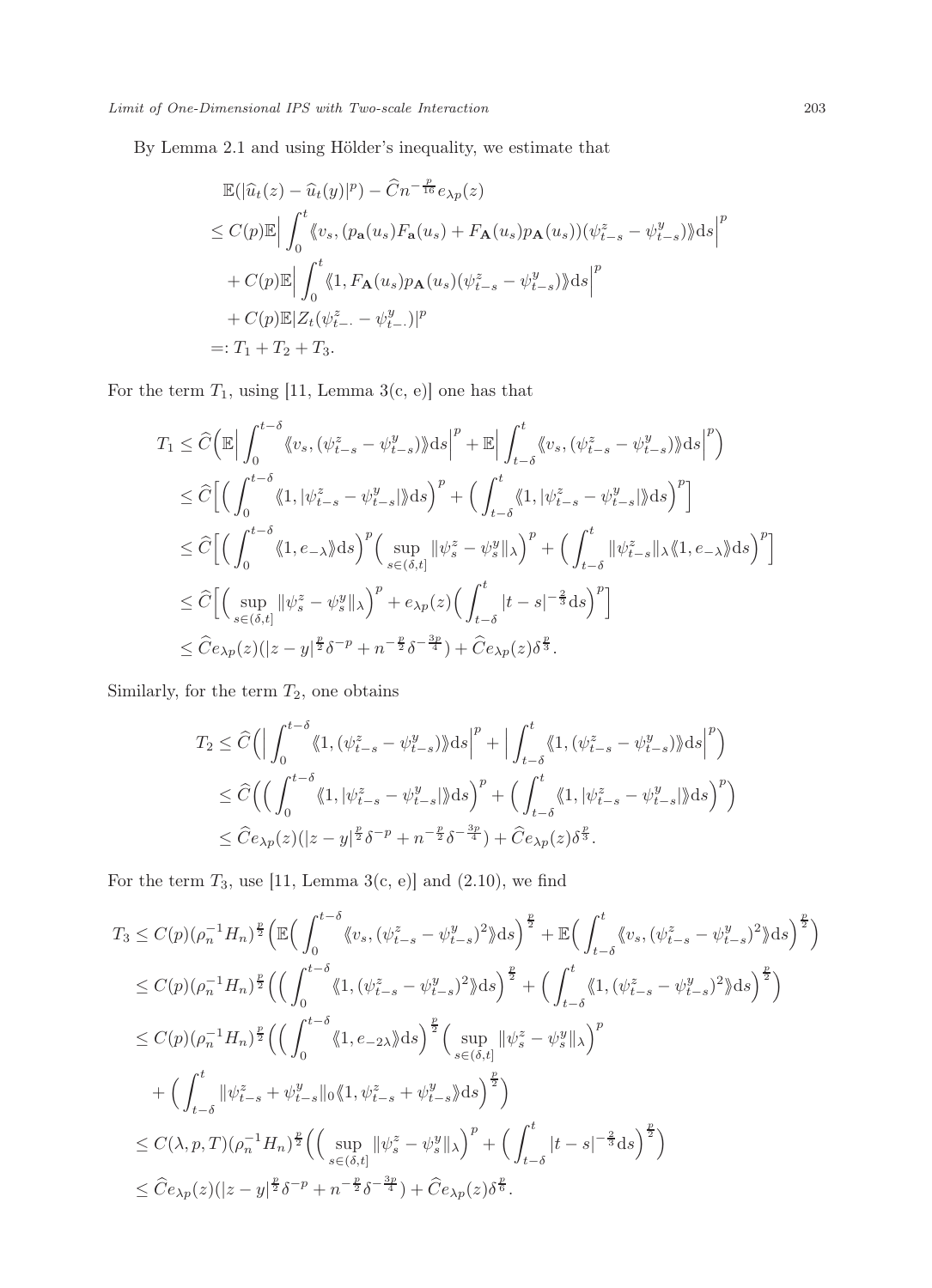Combining the estimates for  $T_1, T_2$  and  $T_3$  and noticing the definition of  $\delta$ , we have

$$
\mathbb{E}(|\widehat{u}_t(z) - \widehat{u}_t(y)|^p) \le \widehat{C}e_{\lambda p}(z)(n^{-\frac{p}{16}} + |z - y|^{\frac{p}{2}}\delta^{-p} + n^{-\frac{p}{2}}\delta^{-\frac{3p}{4}} + \delta^{\frac{p}{3}} + \delta^{\frac{p}{6}})
$$
  
 
$$
\le \widehat{C}e_{\lambda p}(z)(|z - y|^{\frac{p}{24}} + n^{-\frac{p}{12}}).
$$
 (2.15)

Also using Lemma 2.1, (2.10) and Hölder's inequality, we can similarly estimate that

$$
\mathbb{E}(|\hat{u}_t(y) - \hat{u}_s(y)|)^p - \hat{C}n^{-\frac{p}{16}}e_{\lambda p}(y)
$$
\n
$$
\leq C(p)\mathbb{E}\Big(\int_s^t \langle v_r, (p_\mathbf{a}(u_r)F_\mathbf{a}(u_r) + F_\mathbf{A}(u_r)p_\mathbf{A}(u_r))\psi_{t-r}^y\rangle dr\Big)^p
$$
\n
$$
+ C(p)\mathbb{E}\Big(\int_0^s \langle v_r, (p_\mathbf{a}(u_r)F_\mathbf{a}(u_r) + F_\mathbf{A}(u_r)p_\mathbf{A}(u_r))|\psi_{t-r}^y - \psi_{s-r}^y|\rangle dr\Big)^p
$$
\n
$$
+ C(p)\mathbb{E}\Big(\int_s^t \langle 1, F_\mathbf{A}(u_r)p_\mathbf{A}(u_r)\psi_{t-r}^y\rangle dr\Big)^p
$$
\n
$$
+ C(p)\mathbb{E}\Big(\int_0^s \langle 1, F_\mathbf{A}(u_r)p_\mathbf{A}(u_r)|\psi_{t-r}^y - \psi_{s-r}^y|\rangle dr\Big)^p
$$
\n
$$
+ C(p)(\rho_n^{-1}H_n)^{\frac{p}{2}}\mathbb{E}\Big(\int_s^t \langle v_r, (\psi_{t-r}^y)^2\rangle dr\Big)^{\frac{p}{2}}
$$
\n
$$
+ C(p)(\rho_n^{-1}H_n)^{\frac{p}{2}}\mathbb{E}\Big(\int_0^s \langle v_r, (\psi_{t-r}^y - \psi_{s-r}^y)^2\rangle dr\Big)^{\frac{p}{2}}
$$
\n
$$
=: T_4 + T_5 + T_6 + T_7 + T_8 + T_9.
$$

For terms  $T_4$  and  $T_6$ , we use [11, Lemma 3(a)] and get

$$
T_4 + T_6 \leq \widehat{C} \Big( \int_s^t \langle\!\langle 1, \psi_{t-r}^y \rangle\rangle \mathrm{d}r \Big)^p \leq \widehat{C} |t-s|^p.
$$

For terms  $T_5$  and  $T_7$ , we use [11, Lemma 3(c, f)] and obtain

$$
T_5 + T_7 \leq \widehat{C} \Big( \Big( \int_0^{s-\overline{\delta}} \langle 1, |\psi^y_{t-r} - \psi^y_{s-r}| \rangle dr \Big)^p + \Big( \int_{s-\overline{\delta}}^s \langle 1, |\psi^y_{t-r} - \psi^y_{s-r}| \rangle dr \Big)^p \Big) \leq \widehat{C} \Big( \Big( \sup_{r \in [0, s-\overline{\delta})} ||\psi^y_{t-r} - \psi^y_{s-r}||_{\lambda} \Big)^p + \Big( \int_{s-\overline{\delta}}^s ||\psi^y_{s-r}||_{\lambda} dr \Big)^p \Big) \leq \widehat{C} e_{\lambda p}(y) (|t-s|^{\frac{p}{2}} \overline{\delta}^{-\frac{3p}{2}} + n^{-\frac{p}{2}} \overline{\delta}^{-\frac{3p}{4}}) + \widehat{C} e_{\lambda p}(y) \overline{\delta}^{\frac{p}{3}}.
$$

For term  $T_8$ , using [11, Lemma 3(c)], we have

$$
T_8 \leq \widehat{C} \Big( \int_s^t \|\psi_{t-r}^y\|_0 \langle 1, \psi_{t-r}^y \rangle \mathrm{d}r \Big)^{\frac{p}{2}} \leq \widehat{C} \Big( \int_s^t (t-r)^{-\frac{2}{3}} \mathrm{d}r \Big)^{\frac{p}{2}} \leq \widehat{C} |t-s|^{\frac{p}{6}}.
$$

For term  $T_9$ , we use [11, Lemma 3(c, f)] and obtain

$$
T_9 \leq \widehat{C} \Big( \Big( \int_0^{s-\overline{\delta}} \langle 1, (\psi_{t-r}^y - \psi_{s-r}^y)^2 \rangle \, dr \Big)^{\frac{p}{2}} + \Big( \int_{s-\overline{\delta}}^s \langle 1, (\psi_{t-r}^y - \psi_{s-r}^y)^2 \rangle \, dr \Big)^{\frac{p}{2}} \Big) \n\leq \widehat{C} \Big( \Big( \sup_{r \in [0, s-\overline{\delta})} \|\psi_{t-r}^y - \psi_{s-r}^y\|_{\lambda} \Big)^p + \Big( \int_{s-\overline{\delta}}^s \|\psi_{s-r}^y + \psi_{t-r}^y\|_0 \langle 1, \psi_{t-r}^y + \psi_{s-r}^y \rangle \, dr \Big)^{\frac{p}{2}} \Big) \n\leq \widehat{C} e_{\lambda p}(y) \big( |t-s|^{\frac{p}{2}} \overline{\delta}^{-\frac{3p}{2}} + n^{-\frac{p}{2}} \overline{\delta}^{-\frac{3p}{4}} \big) + \widehat{C} e_{\lambda p}(y) \overline{\delta}^{\frac{p}{6}}.
$$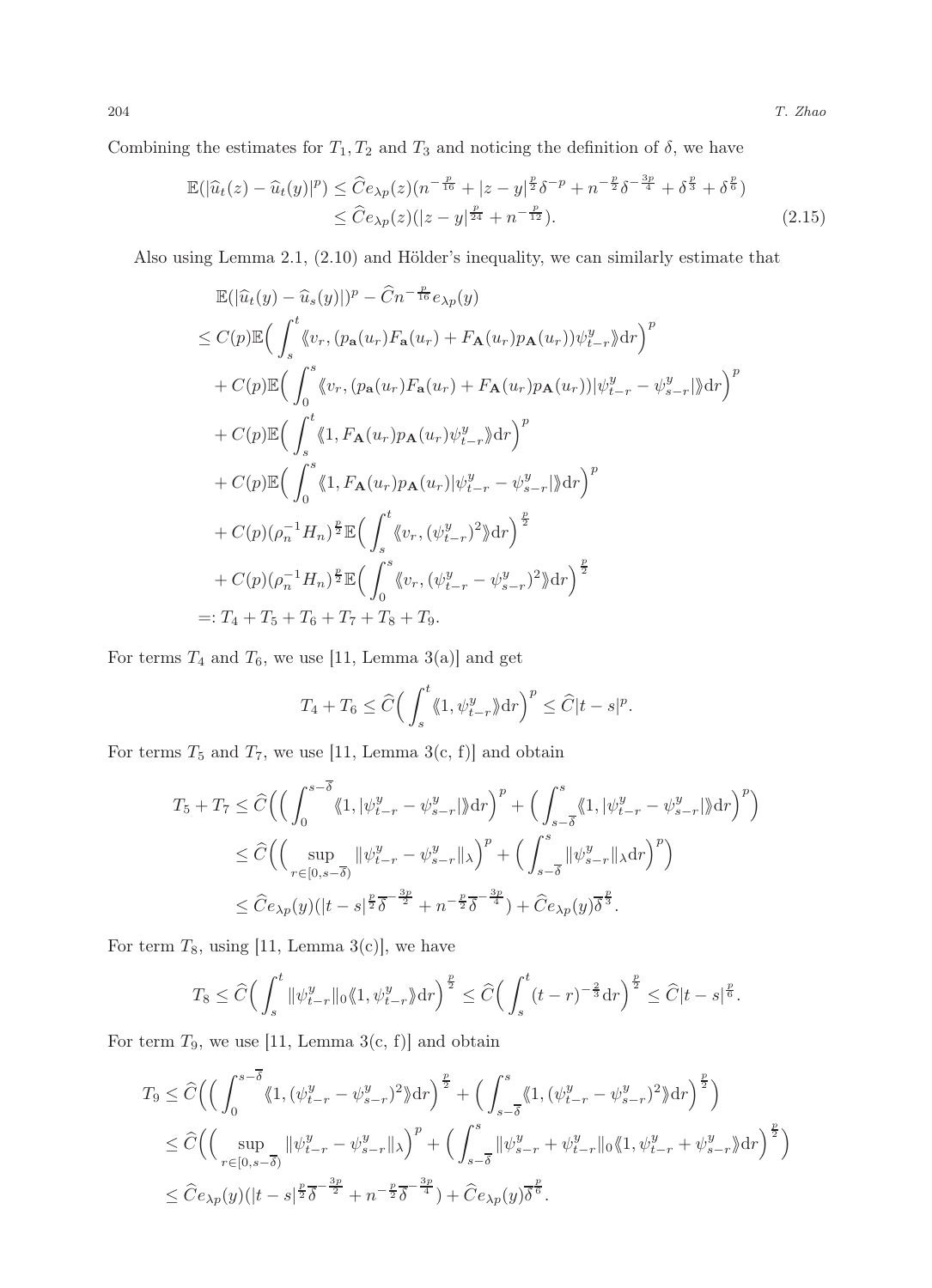Combining the estimates for  $T_i$   $(4 \leq i \leq 9)$  and noticing the definition of  $\overline{\delta}$ , we have

$$
\mathbb{E}(|\hat{u}_t(y) - \hat{u}_s(y)|)^p
$$
\n
$$
\leq \hat{C}e_{\lambda p}(y)(n^{-\frac{p}{16}} + |t - s|^p + |t - s|^{\frac{p}{6}} + |t - s|^{\frac{p}{2}}\overline{\delta}^{-\frac{3p}{2}} + n^{-\frac{p}{2}}\overline{\delta}^{-\frac{3p}{4}} + \overline{\delta}^{\frac{p}{3}} + \overline{\delta}^{\frac{p}{6}})
$$
\n
$$
\leq \hat{C}e_{\lambda p}(y)(|t - s|^{\frac{p}{24}} + n^{-\frac{p}{12}})
$$
\n
$$
\leq \hat{C}e_{\lambda p}(z)(|t - s|^{\frac{p}{24}} + n^{-\frac{p}{12}}).
$$
\n(2.16)

Put  $(2.15)$ – $(2.16)$  together and get

$$
\mathbb{E}(|\widehat{u}_t(z) - \widehat{u}_s(y)|^p) \le C(p)\mathbb{E}(|\widehat{u}_t(z) - \widehat{u}_t(y)|^p) + C(p)\mathbb{E}(|\widehat{u}_t(y) - \widehat{u}_s(y)|^p)
$$
  

$$
\le \widehat{C}e_{\lambda p}(z)(|t-s|^{\frac{p}{24}} + |z-y|^{\frac{p}{24}} + n^{-\frac{p}{12}}).
$$

The proof is complete.

To get the tightness of  $u_n(\cdot, \cdot)$ , define  $\tilde{u}_n(t, x) := \hat{u}_n(t, x)$  on the grid  $z \in \rho_n^{-1} \mathbb{Z}, t \in \mathbb{N}/(n\rho_n)$ , then linearly interpolate it first in  $x$  and then in  $t$  to obtain a continuous  $\mathscr C$  valued process. Using Lemma 2.2, it is easy to find that

$$
\mathbb{E}(|\widetilde{u}_t(z)-\widetilde{u}_s(y)|^p) \leq \widehat{C}e_{\lambda p}(z)(|t-s|^{\frac{p}{24}}+|z-y|^{\frac{p}{24}}),
$$

because that means to find an m such that  $\left(\frac{1}{n\rho_n}\right)^{\frac{p}{m}} \geq \left(\frac{1}{n\rho_n}\right)^{\frac{p}{24}} + \left(\frac{1}{n}\right)^{\frac{p}{12}}$  and  $\left(\frac{1}{\rho_n}\right)^{\frac{p}{m}} \geq \left(\frac{1}{\rho_n}\right)^{\frac{p}{24}} +$  $\left(\frac{1}{n}\right)^{\frac{p}{12}}$ . If  $\rho_n = n$ , m should be 24.

The following result is taken from [11, Lemma 7].

**Lemma 2.3** For any 
$$
\lambda > 0, T < \infty
$$
,  
\n(i)  $\mathbb{P}(\sup_{t \leq T} ||\hat{u}_t(z) - \tilde{u}_t(z)||_{-\lambda} \geq 7n^{-\frac{1}{4}}) \to 0$  as  $n \to \infty$ ,  
\n(ii)  $\sup_{t \leq T} ||\langle v_0, \psi_t \rangle - P_{\frac{t}{3}} f_0 ||_{-\lambda} \to 0$  as  $n \to \infty$ .

On any given compact subset  $K \subset \mathbb{R}^+ \times \mathbb{R}$ ,  $\widetilde{u}_n(t, x)$  is uniformly bounded and equicontinuous by using Kolmogorov's continuity criterion (see [16, Corollary 1.2(ii)]) almost surely. Therefore, we get the tightness of  $\tilde{u}_n(t, x)$  as continuous *C*-valued process. Then the tightness of  $u_n(t, x)$ follows from the above lemma. Also, the continuity of all limit points follows.

#### 2.4 Characterizing limit points

Taking a continuous function  $\phi : \mathbb{R} \to \mathbb{R}$  with compact support, we define

$$
|E_t^{(4)}(\phi)| := |\langle v_t^n, \phi \rangle| - \langle u_n(t), \phi \rangle| = \rho_n^{-1} N_n^{-1} \Big| \sum_x \sum_{y \sim x} (\xi_t^n(x) - \xi_t^n(y)) \phi(x) \Big|
$$
  

$$
\leq \rho_n^{-1} N_n^{-1} \sum_x \sum_{y \sim x} \xi_t^n(x) |\phi(y) - \phi(x)| \leq \langle 1, \mathcal{D}(\phi, D_n) \rangle,
$$
 (2.17)

and get  $\mathbb{E}\left(\sup_{t\leq T}|E_t^{(4)}(\phi)|\right)\leq \langle 1,\mathcal{D}(\phi,D_n)\rangle$ . From the tightness of  $u_n(t)$ , we can get the tightness of  $(\langle v_t^n, \phi \rangle, t \geq 0)$ . This in turn implies the tightness of  $(v_t^n, t \geq 0)$  as cadlag Radon measure valued process with the vague topology (see [1, Theorem 3.6.4]).  $\langle v_t^n, e_{-\lambda} \rangle \leq \langle 1, e_{-\lambda} \rangle \leq C(\lambda)$ assures the compact containment condition is satisfied, and then all limit points are continuous.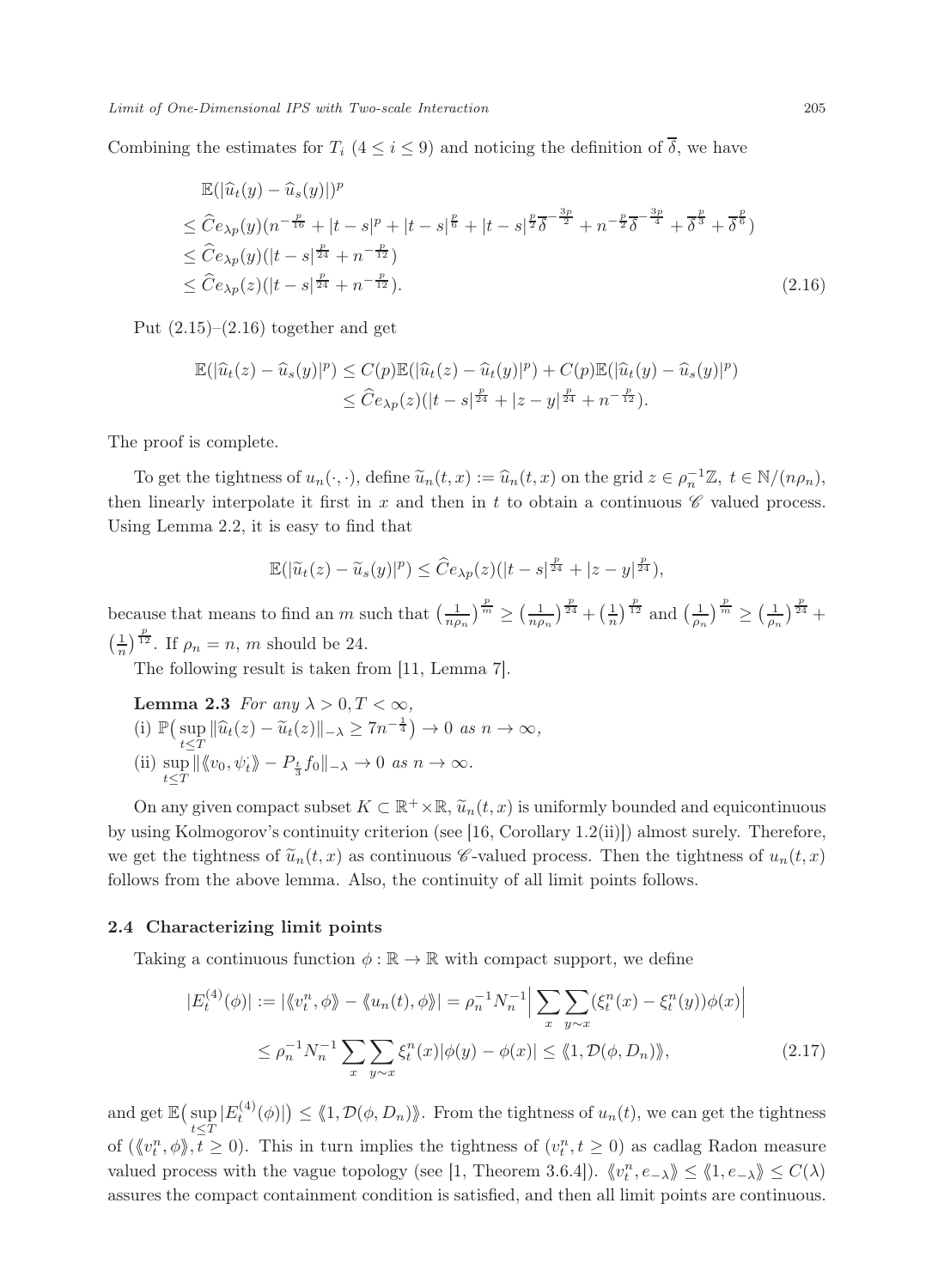Because of simultaneous convergence of subsequence of the pairs  $(u_n(t), v_t^n)$ , by Skorokhod's theorem (see [3, Theorem 2.1.8]), we can find random variables with the same distribution as  $\xi_t^n$ , which converges almost surely. We can still label it as  $(u_n(t), v_t^n)$  since our interest is to identify the distribution of the limit. Since the limits are continuous, the almost sure convergence holds not only in Skorokhod sense but also in uniform sense on compact sets. Thus, with probability one, for any  $T < \infty$ ,  $\lambda > 0$  and function  $\phi$  with compact support, we have

$$
\sup_{t\leq T} \|u_n(t) - u_t\|_{-\lambda} \to 0, \quad \sup_{t\leq T} \left| \int \phi(x) v_t^n(\mathrm{d}x) - \int \phi(x) v_t(\mathrm{d}x) \right| \to 0,
$$

where  $v_t(\mathrm{d}x) = u_t(x)\mathrm{d}x$  for all  $t \geq 0$ , from (2.17).

Taking a  $\phi \in C_c^3(\mathbb{R})$ , and substituting it into (2.11), we have

$$
Z_t(\phi) = \int \phi(x)v_t^n(\mathrm{d}x) - \int \phi(x)v_0^n(\mathrm{d}x) - \int_0^t \int \Delta_n(\phi)(x)v_s^n(\mathrm{d}x)\mathrm{d}s
$$

$$
+ \int_0^t \int (p_\mathbf{a}(u_s)F_\mathbf{a}(u_s) + F_\mathbf{A}(u_s)p_\mathbf{A}(u_s))\phi(x)v_s^n(\mathrm{d}x)\mathrm{d}s
$$

$$
- \int_0^t \int F_\mathbf{A}(u_s)p_\mathbf{A}(u_s)\phi(x)\mathrm{d}x\mathrm{d}s - \sum_{i=1}^3 E_t^{(i)}(\phi).
$$

When *n* goes to infinity, we know that  $E_t^{(i)}(\phi)$   $(1 \le i \le 3)$  tend to zero almost surely for all *t* by (2.3), (2.6) and (2.8), and also know  $\Delta_n(\phi)(x)$  tends to  $\frac{1}{3}\partial_x^2$  uniformly by Taylor's expansion. Therefore,  $Z_t(\phi)$  tends to a continuous local martingale  $z_t(\phi)$ , where

$$
z_t(\phi) = \int \phi(x)u_t(x)dx - \int \phi(x)u_0(x)dx - \int_0^t \int \frac{1}{3}u_s(x)\partial_x^2\phi(x)dxds
$$

$$
- \int_0^t \int ((1 - u_s(x))F_{\mathbf{A}}(u_s(x))p_{\mathbf{A}}(u_s(x))
$$

$$
- u_s(x)p_{\mathbf{a}}(u_s(x))F_{\mathbf{a}}(u_s(x)))\phi(x)dxds.
$$
 (2.18)

From (2.10), we know the following process

$$
Z_t^2(\phi) - 2 \int_0^t \rho_n^{-1} H_n \Big[ \langle v_s, \phi^2 \rangle \Big] - \langle v_s, \phi \frac{\sum (\xi_s^n \phi_s)(y)}{N_n} \rangle \Big] ds
$$
  
=  $Z_t^2(\phi) - 2 \int_0^t \rho_n^{-1} H_n \langle v_s, (1 - u_s) \phi^2 \rangle ds$   
+  $2 \int_0^t \rho_n^{-1} H_n \langle v_s \phi, \frac{\sum (\xi_s^n \phi_s)(y)}{N_n} - u_s \phi \rangle ds$   
=  $Z_t^2(\phi) - 2 \int_0^t \rho_n^{-1} H_n \langle v_s, (1 - u_s) \phi^2 \rangle ds + E_t^{(5)}(\phi)$ 

is a martingale, where

$$
E_t^{(5)}(\phi) := 2 \int_0^t \rho_n^{-1} H_n \langle\!\langle v_s \phi, \frac{\sum\limits_{y \sim \cdot} (\xi_s^n \phi_s)(y)}{N_n} - u_s \phi \rangle\!\rangle \mathrm{d}s.
$$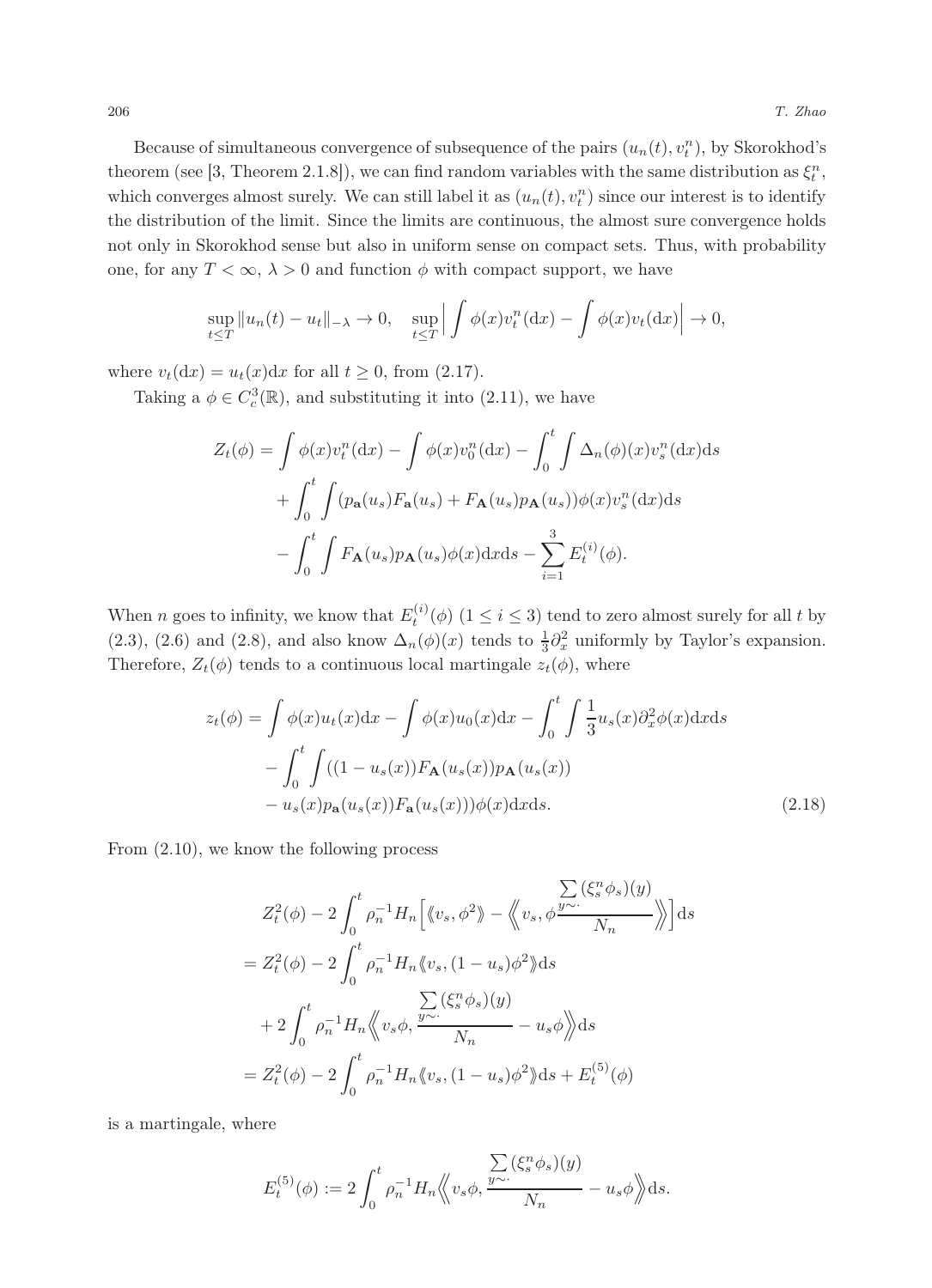Limit of One-Dimensional IPS with Two-scale Interaction 207

Fortunately, we have a bound

$$
E_t^{(5)}(\phi) \le 2 \int_0^t \rho_n^{-2} H_n \sum_x \xi_s^n(x) \phi(x) \frac{\sum\limits_{y \sim x} \xi_s^n(y) |\phi(y) - \phi(x)|}{N_n} ds
$$
  

$$
\le 2 \int_0^t \rho_n^{-1} H_n \langle v_s \phi, u_s \mathcal{D}(\phi, D_n) \rangle ds
$$
  

$$
\le 2t \rho_n^{-1} H_n \langle \phi, \mathcal{D}(\phi, D_n) \rangle \to 0.
$$

So

$$
z_t^2(\phi) - 4 \int_0^t \int (1 - u_s(x)) \phi^2(x) u_s(x) dx ds \tag{2.19}
$$

is a continuous local martingale. Since  $C_c^3(\mathbb{R})$  is dense in  $C_c^2(\mathbb{R})$ ,  $(2.18)$ – $(2.19)$  hold for any  $\phi \in C_c^2(\mathbb{R})$ . Hence, the solution  $u(t, x)$  to the martingale problem associated with the following SPDE

$$
\partial_t u = \frac{1}{3}\partial_x^2 u + (1-u)p_{\mathbf{A}}(u)F_{\mathbf{A}}(u) - up_{\mathbf{a}}(u)F_{\mathbf{a}}(u) + 2\sqrt{u(1-u)}\dot{W}
$$

comes.

**Remark 2.2** Instead of taking  $\phi \in C_c^2(\mathbb{R})$  directly, we use  $\phi \in C_c^3(\mathbb{R})$ . The reason is when we conclude  $\Delta_n(\phi)(x)$  tends to  $\frac{1}{3}\partial_x^2$ , Taylor's expansion is required.

Acknowledgements The author thanks his Ph.D. supervisor Shanjian Tang, researcher Kai Du and vice professor Jing Zhang for their advice in the past 5 years. Meanwhile, he also cherishes the anonymous reviewers' valuable and helpful comments which improve the quality of this article .

# References

- [1] Dawson, D., Measure-valued markov processes, École d'été de probabilités de Saint-Flour XXI–1991, 1993, 1–260.
- [2] Der, R., Epstein, C. L. and Plotkin, J. B., Generalized population models and the nature of genetic drift, Theoretical Population Biology, 80(2), 2011, 80–99.
- [3] Ethier, S. N. and Kurtz, T. G., Markov Processes: Characterization and Convergence, John Wiley & Sons, Hoboken, New Jersey, USA, 2009.
- [4] Fisher, R. A., The genetical theory of natural selection, The Clarendon Press, Oxford, United Kingdom, 1930.
- [5] Lawler, G. F. and Limic, V., Random Walk: A Modern Introduction, Cambridge Studies in Advanced Mathematics, 123, Cambridge University Press, Cambridge, 2010.
- [6] Liggett, T. M., Interacting Particle Systems, Springer-Verlag, New York, 1985.
- [7] Mueller, C., Mytnik, L. and Quastel, J., Effect of noise on front propagation in reaction-diffusion equations of KPP type, Inventiones Mathematicae, 184(2), 2011, 405–453.
- [8] Mueller, C., Mytnik, L. and Ryzhik, L., The speed of a random front for stochastic reaction-diffusion equations with strong noise, Commun. Mathe. Phys., 384, 2021, 699–732.
- [9] Mueller, C. and Perkins, E. A., The compact support property for solutions to the heat equation with noise, Probability Theory and Related Fields, 93(3), 1992, 325–358.
- [10] Mueller, C. and Sowers, R. B., Random travelling waves for the KPP equation with noise, Journal of Functional Analysis, 128(2), 1995, 439–498.